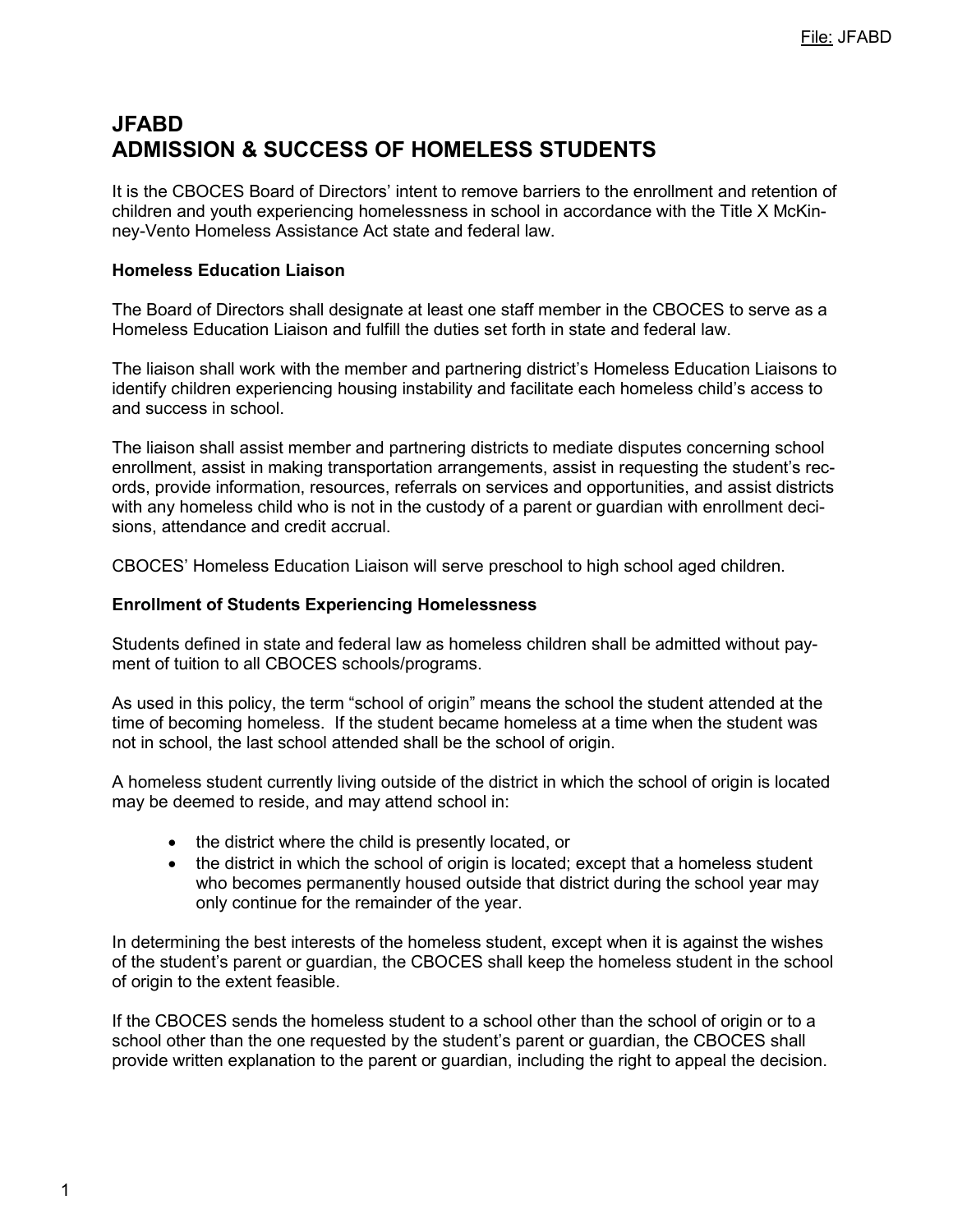If a homeless student is not in the custody of a parent or guardian, the CBOCES liaison shall assist with enrollment decisions, consider the wishes of the student, and give the student notice of the right to appeal.

If an enrollment dispute arises between the homeless student's parent or guardian and the CBOCES, the student shall be immediately enrolled in the CBOCES school selected by the parent or guardian until the dispute is resolved.

If an enrollment dispute arises between a student not in the custody of a parent or guardian and the CBOCES, the student shall immediately be enrolled in the CBOCES school selected by the student until the dispute is resolved.

Enrollment shall be immediate even if the student lacks records routinely required prior to enrollment. The CBOCES school shall then make arrangements to obtain any necessary records and to have the student receive any necessary immunizations.

Student information will be kept confidential to prevent stigmatization and isolation. Students will not be isolated into a specific program or group for students experiencing housing transition.

Students will be automatically offered the free meals program, without having to fill out the Free and Reduced Price School Meals Application and Verification Form.

#### **Transportation**

If the student resides in the district where the school of origin is located, the district shall, upon request, provide or arrange for the student's transportation to and from school.

If the student attends the school of origin but seeks shelter or is located in another district, both districts must, upon request, either agree on a method to apportion cost and responsibility for the student's transportation or share the cost and responsibility equally.

#### **Services**

Each homeless child shall be provided services for which the child is eligible, comparable to services provided to other students in the school, regardless of residency, including transportation services, education services, specialized services, Title services, vocational and technical education programs, gifted and talented programs, and school nutrition programs.

Homeless children shall be provided access to education and other services that such children need to ensure that they have an opportunity to meet the same student performance standards to which all students are held.

Attendance issues will be proactively addressed. School staff will involve students in the identification of educational barriers and in making needed adjustments for students' academic success.

To remove educational barriers, the Coordinator of Title 1 Part A Homeless set aside funds and the Homeless Education Liaison will collaborate to secure resources needed to support the academic success of students without stable homes.